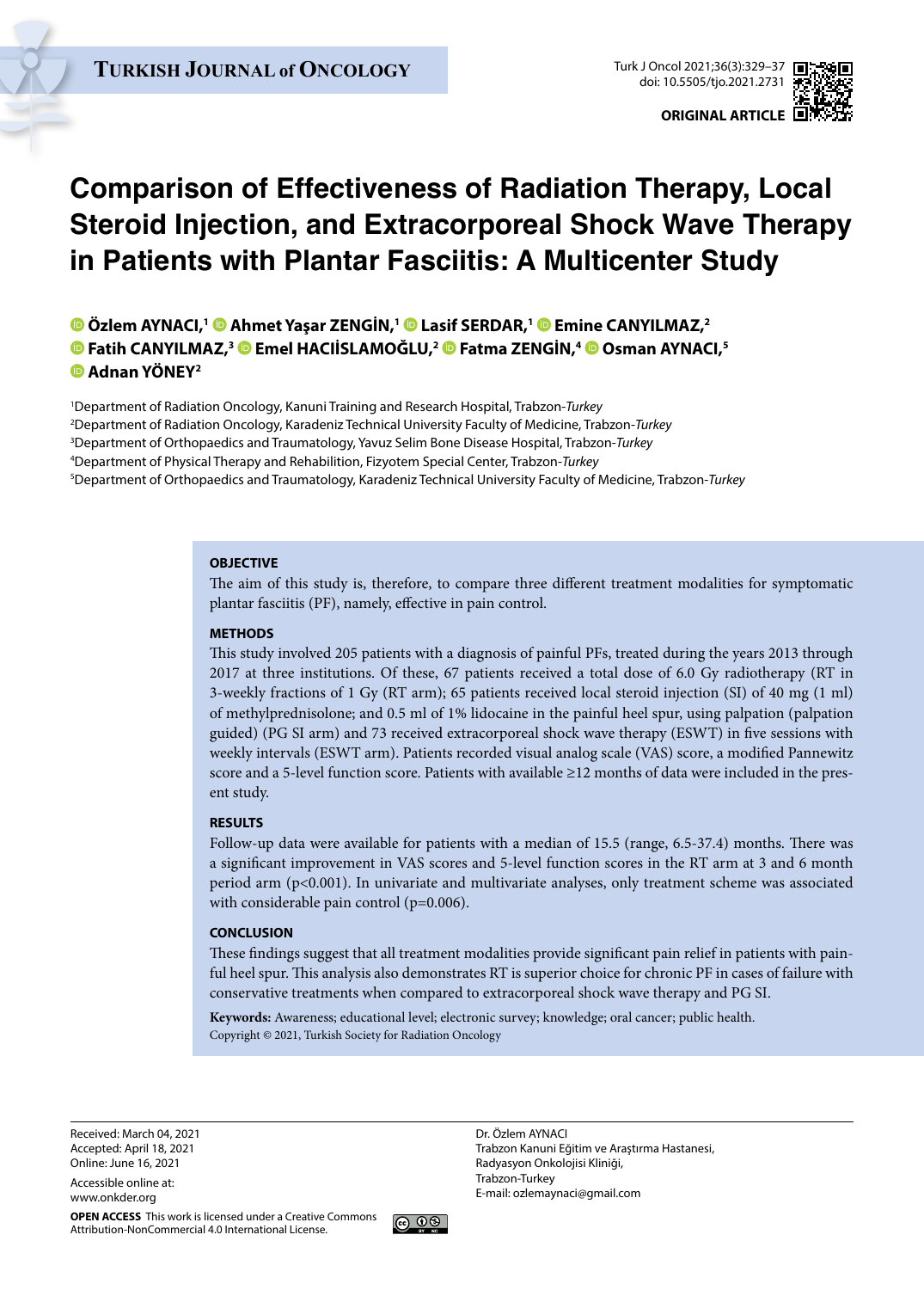#### **Introduction**

Plantar fasciitis (PF) (also called calcaneodynia, calcaneal periostitis or enthesopathy, PF) is the heel pain caused by degenerative irritation at the insertion of the plantar fascia on the medial process of the calcaneal tuberosity.[1] Micro rupture theory is one of the predicted pathological mechanisms for PF. According to this theory, micro tears occur over time in the PF due to the repetitive tensile forces of the PF after weight bearing; individuals who are predisposed develop chronic inflammatory fasciitis as a result, which is characterized by insufficient healing tissue in these micro-tears.[2] Typical symptoms include severe pain in the morning or after a resting period which improves with movement.[3]

There are two main approaches to treatment of PF: Conservative and surgical. In general, treatment plans initiate with patient-directed methods consisting of resting, activity modification, ice massage, and management programs with stretching and strengthening of the plantar fascia.[4] However, chronic symptoms may require more intensive conservative treatments such as nonsteroidal anti-inflammatory drugs, steroid injection (SI), night splints, orthotic devices, extracorporeal shock-wave therapy (ESWT), and iontophoresis.[5-9] There is an important and common consensus that about 70-90% of patients with PF find sufficient relief from non-surgical techniques.[10] Cases that do not respond to conservative treatment, first-line treatment including a SI, and that complain of the lengthy, stubborn, and severe PF for more than 6 months should be considered for surgical interventions like plantar fasciotomy.[11]

Historically radiotherapy (RT) has been used for the treatment of a wide range of benign tumors regardless of limited knowledge about its mechanisms of action in clinical practice. High dose RT induces production of pro-inflammatory cytokines, leading to an inflammatory response in the irradiated tissues. Contradictorily, RT administered at low doses (LD-RT) modulates the inflammatory response, producing several anti-inflammatory mechanisms such as impaired leukocyte adhesion, apoptosis in endothelial cells, and modulation of E- selectin adhesion on endothelial cells. Recent data have demonstrated that irradiation acts not through a single mechanism but through a complex interaction of different effects.[12-14] For decades, RT has been successfully applied in the treatment of PF although an optimal radiotherapy regimen remains unclear and under discussion.[15]

ESWT is a noninvasive procedure that is defined as the application of high density pressure waves to the body used for the first time to treat urolithiasis in 1970- 1980.[16] ESWT promotes angiogenesis, increases perfusion in ischemic tissues, decreases inflammation, enhances cell differentiation, and accelerates wound healing to aid in healing degenerative tissue.[17] Many studies have shown that ESWT has positive effects, including pain reduction, although some studies have shown no positive effect.[18,19] ESWT has been widely used as an alternative treatment due to other ineffective conservative procedures lasting for at least 6 months in the treatment of PF.

One method of among PF treatment is local SI, antiinflammatory medicines commonly used in the treatment of acute and chronic PF with proven effectiveness. SI can trigger the process of pain relief through its strong anti-inflammatory effect.[20] For cases which do not respond to other conservative therapies, a long-acting local anesthetic mixture with steroids is commonly used with ultrasonography-guided (UG), palpation-guided (PG), or scintigraphy-guided techniques to the region where pain is most severe.

Although the listed alternative methods all provide improvement in terms of pain relief, it is not clear which one is most effective. While there are several comparisons of SI and ESWT in the existing literature, there is no study comparing RT with ESWT. Hence, the aim of the present study was to retrospectively compare the therapeutic effects of three different treatment modalities (PG SI, RT, and ESWT) based on pain reduction.

## **Materials and Methods**

This retrospective study included 205 patients who presented with PF and underwent RT, ESWT, and PG SI during the period of June 2013 to December 2017 at three institutions. To obtain information about the responses of patients treated with PF, telephone interviews and e-mail survey methods were used. Our study sample was created by combining new patients and patients from the study conducted by Canyilmaz et al.[21] and by including new patients as the third arm of the ESWT group. The diagnosis of PF was established through a consistent method of history, physical exam, and radiographs by a single orthopedist. PF was confirmed clinically and radiologically in all patients with a proven heel spur and met all these criteria: Karnofsky performance status ≥70, all patients had received various treatments previously and presented with symptoms such as pain and/or mobility restric-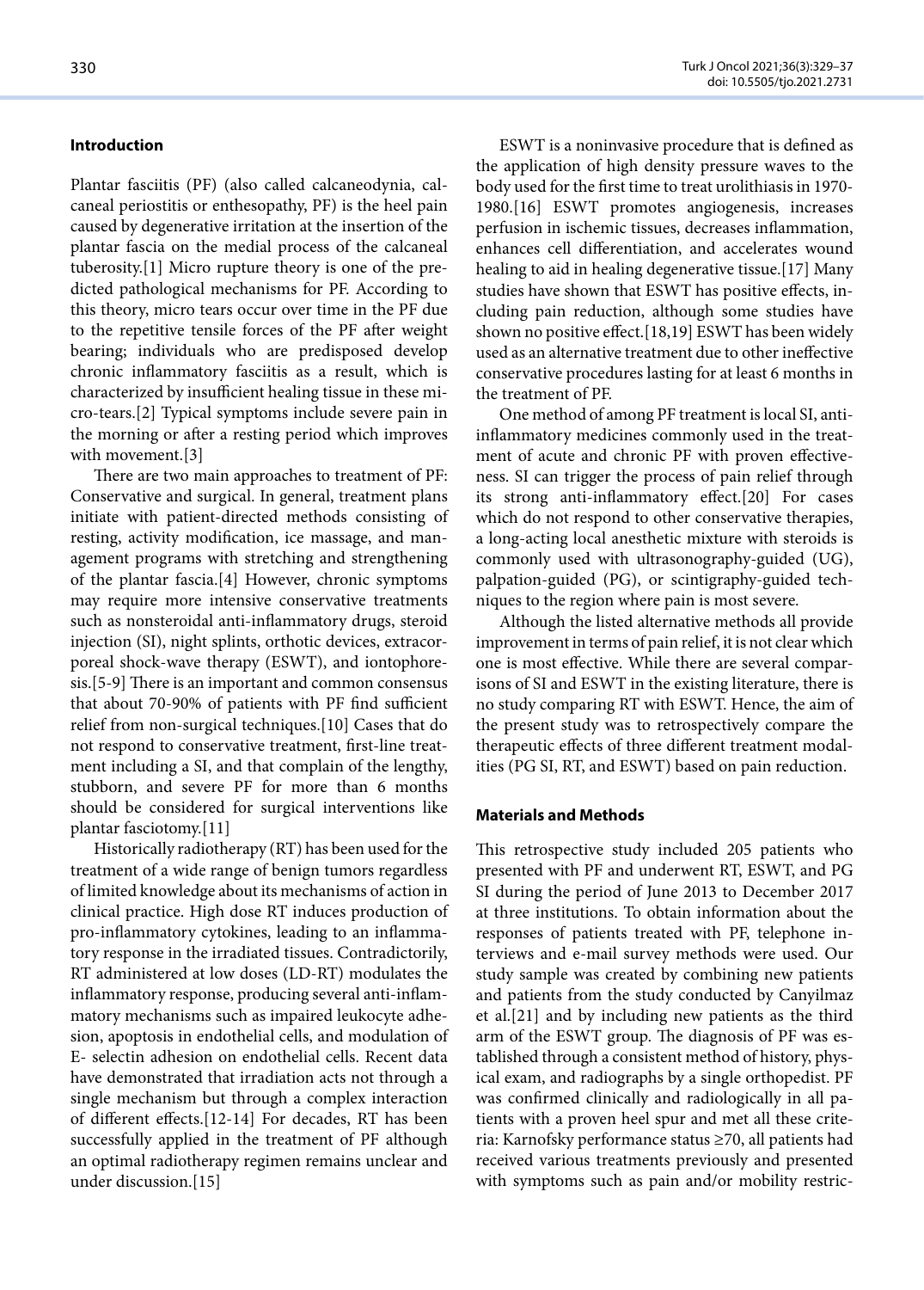tions. Exclusion criteria were trauma to the foot, severe psychiatric disorders, rheumatic and/or vascular diseases, and pregnancy or breastfeeding.

The trial was submitted to the Research Ethics Committee at the Faculty of Medicine in Karadeniz Technical University where RT data were collected, for approval (2019/110). The study was conducted in accordance with the principles of the Declaration of Helsinki.

#### **Treatment**

RT was performed with a linear accelerator producing 6 MV photons, applying lateral parallel opposing areas. Treatment portals were simulated in a supine position and included the whole calcaneus, insertion into the Achilles tendon, and plantar fascia insertion with appropriate fall off (Fig. 1). RT was given 3 times weekly in a single portal and six fractions of 1 Gy up to a total dose of 6 Gy. The radiation therapy sessions were performed on Monday, Wednesday, and Friday to avoid radiation therapy on consecutive days.

A Swiss Dolor Clast brand device was used to administer treatment for the ESWT with the patients in a prone position, 2000 (11 times per sec) shockwave impulses (20 MHz) at 3 bar air pressure were delivered using a 16-mm head. After determining the regions of heel pain through physical examinations, gel was used between the cap and skin during the applications to ensure conductivity, and the shockwave energy was delivered by single physical therapist. ESWT was carried out in five sessions with weekly intervals. This procedure can cause bruising, swelling, pain, numbness, or tingling.

PG SI treatments were applied by a single orthopedist. Multiple injections were avoided because they can weaken the plantar fascia and possibly cause ruptures. Plantar fascia at the medial tubercle of the tuberosity of the calcaneus, which can be appreciated with deep palpation of the medial and plantar surface of the calcaneus, was determined by palpation. After local disinfection and anesthesia, a 22-gauge 1.5-inch needle was connected to a 3-cm<sup>3</sup> syringe filled with 40 mg of methylprednisolone (1 ml) mixed with 0.5 ml of 1% lidocaine.

Patients had follow ups every 6 weeks for the  $1<sup>st</sup>$ year. Follow-up visits included mailing questionnaires or interviewing the patient by telephone about updated symptoms and physical examination in the clinic. All the follow-up information was incorporated into a standardized database.

Pain was assessed using a visual analog scale (VAS) score, a modified von Pannewitz score and a 5-level

F.K X2 S 6 **Fig. 1.** Lateral radiograpf of treatment field.function score. The VAS consists of a straight line with

Ē

Y2

the endpoints defining extreme limits from no pain at all (0) to worst possible pain (10). A modified von Pannewitz pain score has five response categories (where complete response [CR]=pain free, score 1; partial response [PR]=substantial pain improvement, score 2; minor response [MR]=pain improvement, score 3; and no change=pain unchanged, score 4; or progressive disease=increased or worsening pain, score 5). In a 5-level function score, 90-100 points=excellent; 70-89 points=good; 40-69 points=fair, and 0-39 points=poor were determined. All events were evaluated during the 1-year follow-up. Recurrence of symptoms was defined as a painful event requiring second treatment.

#### **Statistical Analysis**

Descriptive statistical methods (mean, standard deviation, and frequency) were used to evaluate the data. The compatibility of the variables with normal distribution was examined by visual (histogram and probability graphs) and analytical methods (Kolmogorov-Smirnov/Shapiro-Wilk tests). After examining the distribution of variables, the parametric-interval data were analyzed using the student-t-test, paired-t-test, and analysis of variance or variance analysis in recurrent measurements. Non-parametric-interval data were analyzed using Mann-Whitney U-test, Wilcoxon test, Kruskal-Wallis test, or Friedman test. Pairwise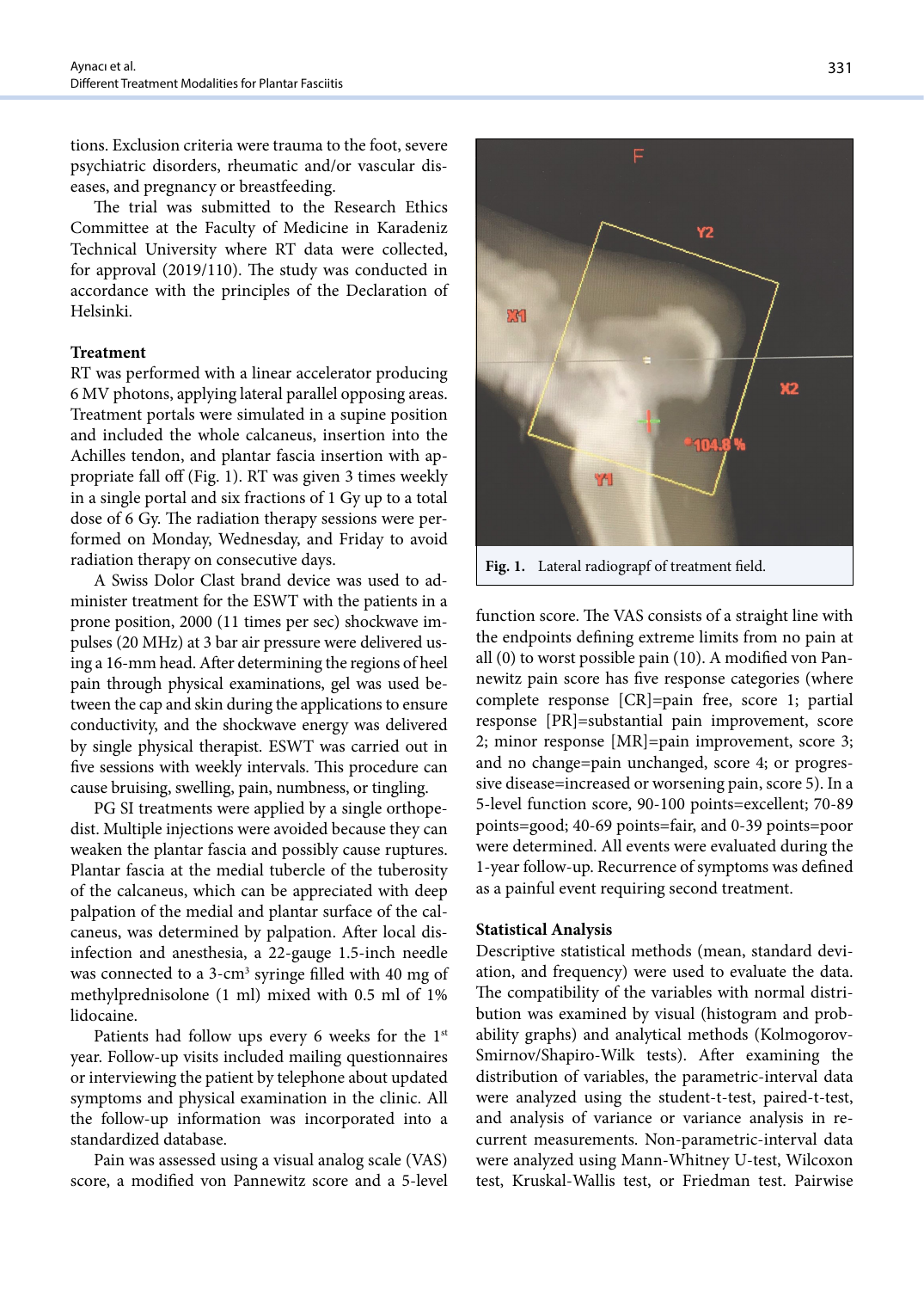comparisons were performed using the Mann-Whitney U-test, and the Wilcoxon test and evaluated using the Bonferroni correction. Statistical analyses were run using SPSS version 13 software for Windows.

Univariate and multivariate proportional subdistribution hazard models were used to assess factors associated with the requirement for secondary treatment. The variables which were considered important in the previous studies, including age at treatment, sex, body mass index (BMI) (25, 25-29.9, 30-39.9, and 40<), duration of pain ( $\leq 6$  vs. 6<), and treatment scheme (RT, PG-SI, and ESWT), were evaluated. Variables that were significant in the univariate analyses were entered into the multivariate analysis. All P-values resulting from two-sided statistical tests, with values of  $p<0.05$  were considered statistically significant.

Event-free probabilities were estimated and graphically represented as time-to-event curves by means of the Kaplan-Meier method. The Kaplan-Meier method attempts to estimate event-free probabilities and graphically represent time-to-event curves.

#### **Results**

## **Comparison of Patient Data**

Patient and treatment characteristics are detailed in Table 1. Of the 205 patients participating in the survey 67 (32.7%) were treated with RT (RT arm), 65 (31.7%) were treated with PG SI (PG SI arm), and 73 (35.6%) were treated with ESWT (ESWT arm). Follow-up data were available for patients with a median of 15.5 (range, 6.5-37.4) months. The median follow-up duration for the RT arm was 14.1 (range, 6.5-36) months, and for the ESWT arm was 19.9 (6.5-37.4), whereas for the PG SI arm, it was 12.0 (range, 6.5-18.6) months.

The three treatment groups were comparable with respect to gender, BMI, smoking status, history of chronic pain, impact of pain suffered on quality of life, and leisure/sports. However, the mean duration of pretreatment pain was significantly prolonged for those who treated with the RT arm compared to the PG SI and ESWT arms. There was a statistically significant difference between the treatment groups (p=0.016). In the subgroup analysis of pain periods, there was a statistically significant difference (p=0.006) between RT and PG SI. There was no difference between PG SI and ESWT (p=0.745) and between RT and ESWT (p=0.026). Among the performance of simple tests, the most significant tests were walking and standing on the heel, were significantly predictive of diagnosis (p<0.0001) (Table 1).

When the VAS scores before radiation therapy were evaluated, there was a statistically significant difference (p=0.004) between the treatment groups. The pretreatment VAS score was 7.7 in the RT arm, 6.9 in the PG SI arm, and 7.5 in the ESWT arm, showing a moderately better pain situation among the patients in the PG SI arm a slightly worse initial pain situation among the patients in the RT arm. In the subgroup analysis of VAS scores, no difference was determined between RT and ESWT ( $p=0.347$ ). There was a statistically significant difference between PG SI and ESWT (p=0.009) and between PG SI arm and RT arm (p=0.002) (Table 2).

After 3 months, there was a statistically significant difference (p<0.001) between the treatment groups when VAS scores were evaluated. The mean VAS score at time of follow-up after 3 months was 2.5 in the RT arm, 4.6 in the PG SI arm, and 4.1 in the ESWT arm. In the subgroup analysis of VAS scores, no difference was determined between PG SI and ESWT (p=0.273). There was a statistically significant difference between RT and ESWT (p<0.001) and between RT and PG SI (p<0.001). The pain relief results were superior after RT. A similar result was found when evaluating 5-level function: The mean score was 80.4 in the RT arm, 60.2 in the PG SI arm, and  $65.6$  in the ESWT arm ( $p<0.001$ ). In terms of all scores after 3 months, there were a significantly better effects in the RT arm (Table 2).

Comparing the results at the 6 months follow-up with those after 3 months, we found that patients sustained results after 6 months remained stable or even improved. Thus, we can assume that RT provided significant pain reduction compared with other modalities during further follow-up after 3 months (Table 2). In general, the absolute maximum benefit according to the VAS scales was achieved after 3 and 6 months with respect to VAS scores and 5-level function scores in the RT arm (p<0.001).

Pain control (free of pain, considerable, and some improvement) was achieved by 80.6% of patients in the RT arm, 72.3% in the PG SI arm, and 63% in the ESWT arm. Overall 58 (28.3%) were event (second treatment requirement) during the follow-up period. Univariate and multivariate analyses for factors associated with events are shown in Table 3. In univariate and multivariate analyses, only treatment scheme was considered as a significant prognostic factor (p=0.006). Age at treatment, sex, BMI (25, 25-29.9, 30-39.9, and 40<), and duration of pain (≤6 vs. 6<) were not associated with events (all  $p > 0.05$ ).

Another prognostic factor for treatment failure was the response after the first treatment. Fifty-eight of 205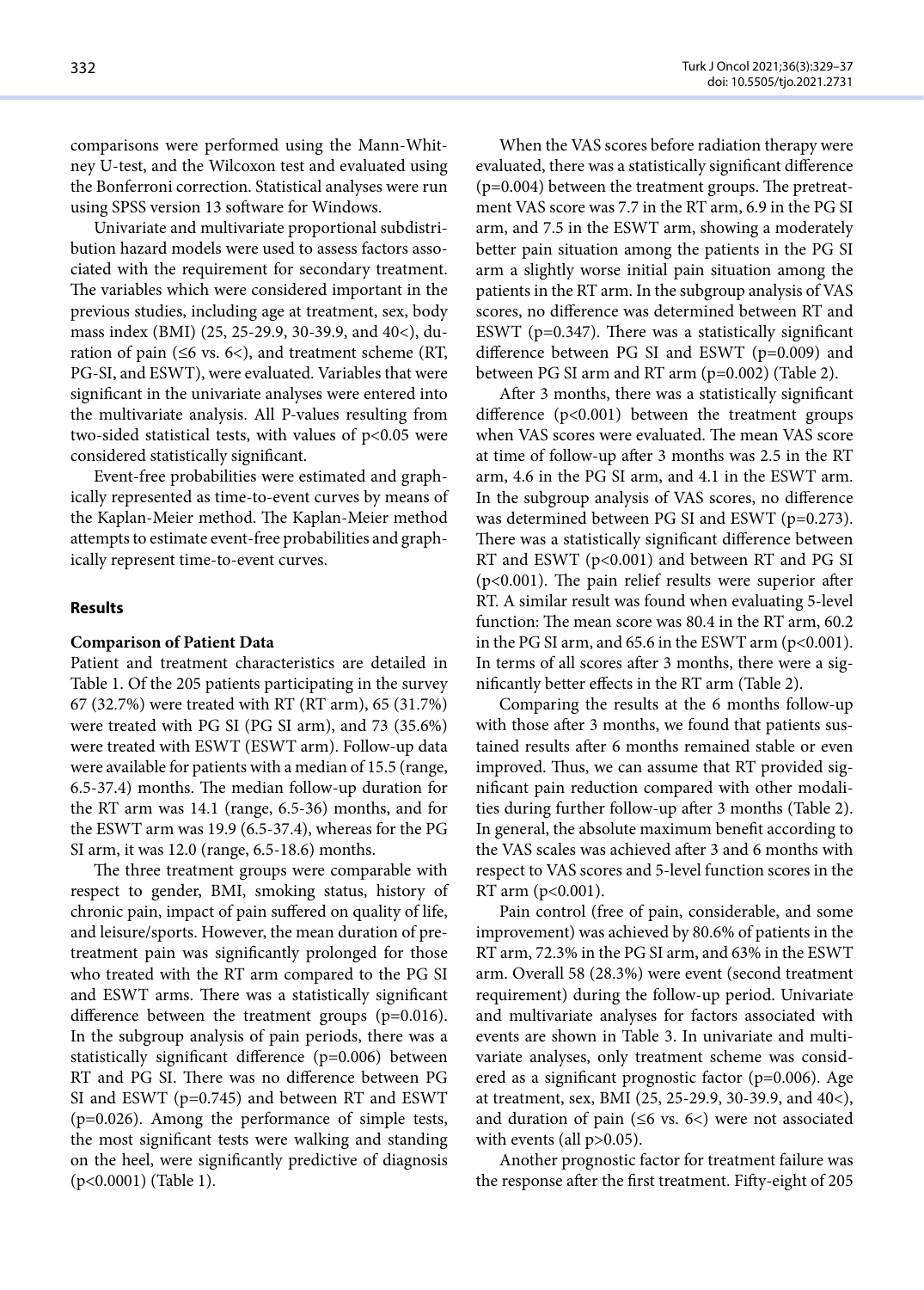#### **Table 1** Comparison of patient data

| Characteristic                                                                      | RT<br>arm | PG SI<br>arm                            | ESWT<br>arm         | р       |
|-------------------------------------------------------------------------------------|-----------|-----------------------------------------|---------------------|---------|
| No. of patients, n (%)<br>Age (y)                                                   | 67 (32.7) | 65 (31.7)                               | 73 (35.6)           |         |
| Mean                                                                                | 52.5      | 54.7                                    | 50.4                | 0.027   |
| Range                                                                               | $(40-74)$ | $(40-74)$                               | $(26-78)$           |         |
| Gender, n (%)                                                                       |           |                                         |                     |         |
| Female                                                                              | 50 (74.6) | 52 (80)                                 | 58 (79.5)           | 0.710   |
| Male                                                                                | 17 (25.4) | 13 (20)                                 | 15 (20.5)           |         |
| Body mass index (mo)                                                                |           |                                         |                     |         |
| Mean                                                                                | 33.7      | 33.2                                    | 31.8                | 0.051   |
| Range                                                                               |           | $(21.9-48)$ $(21.3-43.8)$ $(22.1-44.1)$ |                     |         |
| Occupation, n (%)                                                                   |           |                                         |                     |         |
| Standing                                                                            | 62 (92.5) | 62 (95.4)                               | 61 (83.6)           | 0.048   |
| Sitting                                                                             | 5(7.5)    | 3(4.6)                                  | 12 (16.4)           |         |
| Cigarette smoker, n (%)                                                             |           |                                         |                     |         |
| Yes                                                                                 | 7(12.1)   | 8(12.3)                                 | 12 (16.9)           | 0.659   |
| No                                                                                  | 51 (87.9) | 57 (87.7)                               | 59 (83.1)           |         |
| Localization of spur, n (%)                                                         |           |                                         |                     |         |
| Plantar                                                                             | 34 (50.7) | 42 (64.6)                               | 36 (49.3)           | < 0.001 |
| Dorsal                                                                              | 25 (37.3) | 12(18.5)                                | 2(2.7)<br>12 (16.4) |         |
| Achillodynia                                                                        |           |                                         | 20 (27.4)           |         |
| Calcaneodynia<br><b>Both</b>                                                        | 8(11.9)   | 11 (16.9)                               | 3(4.1)              |         |
| Duration of pain (mo)                                                               |           |                                         |                     |         |
| Mean                                                                                | 20.5      | 13.9                                    | 16.4                | 0.016   |
| Range                                                                               | $(4-120)$ | $(6-48)$                                | $(1-96)$            |         |
| $\leq$ 6 months, n (%)                                                              | 14 (21.2) | 23 (35.4)                               | 21 (29.2)           |         |
| $>6$ months, n $(\%)$                                                               | 53 (78.8) | 42 (64.6)                               | 52 (70.8)           |         |
| Localization of pain, n (%)                                                         |           |                                         |                     |         |
| Right                                                                               | 20 (29.9) | 22 (33.8)                               | 19 (26)             | 0.420   |
| Left                                                                                | 22 (32.8) | 22 (33.8)                               | 20 (27.4)           |         |
| Right=left                                                                          | 5(7.5)    | 11 (16.9)                               | 11(15.1)            |         |
| Right>left                                                                          | 12 (17.9) | 5(7.7)                                  | 14 (19.2)           |         |
| Right <left< td=""><td>8(11.9)</td><td>5(7.7)</td><td>9(12.3)</td><td></td></left<> | 8(11.9)   | 5(7.7)                                  | 9(12.3)             |         |
| Extension of pain, n (%)                                                            |           |                                         |                     |         |
| None                                                                                | 23 (34.3) | 8 (12.3)                                | 25 (34.2)           | < 0.001 |
| Sole of foot                                                                        | 16 (23.9) | 21(32.3)                                | 32 (43.8)           |         |
| Calf                                                                                | 21(31.3)  | 26(40)                                  | 15 (20.5)           |         |
| Sole of foot and calf                                                               | 7(10.4)   | 10 (15.4)                               | 1(1.4)              |         |
| Impact of pain on life                                                              |           |                                         |                     |         |
| quality, n (%)                                                                      |           |                                         |                     |         |
| No impact                                                                           | 9 (13.4)  | 11 (16.9)                               | 15 (20.5)           | < 0.001 |
| Leisure                                                                             | 1(1.5)    | 6(9.2)                                  | 11(15.1)            |         |
| Work                                                                                | 38 (56.7) | 24 (36.9)                               | 2(2.7)              |         |
| Leisure and work                                                                    | 19 (28.4) | 24 (36.9)                               | 45 (61.6)           |         |
| Effects on daily work, n (%)<br>Able to work                                        | 42 (62.7) | 33 (50.8)                               | 0.134<br>33 (45.2)  |         |
| Unable to work                                                                      | 24 (35.8) | 30 (46.2)                               | 40 (54.8)           |         |
| No occupancy                                                                        | 1(1.5)    | 2(3.1)                                  |                     |         |
| Effects on leisure/                                                                 |           |                                         |                     |         |
| sports, n (%)                                                                       |           |                                         | 0.076               |         |
| Unlimited                                                                           |           | 1(1.5)                                  | 1(1.4)              |         |
| Limited                                                                             | 5(7.5)    | 8(12.3)                                 | 4(5.5)              |         |
| Impossible                                                                          | 1(1.5)    | 4(6.2)                                  | 1(1.4)              |         |
| No sports                                                                           | 61 (91)   | 52 (80)                                 | 67 (91.8)           |         |
|                                                                                     |           |                                         |                     |         |

| Table 1<br>Cont.          |           |                     |                    |         |
|---------------------------|-----------|---------------------|--------------------|---------|
| <b>Characteristic</b>     | RT<br>arm | <b>PG SI</b><br>arm | <b>ESWT</b><br>arm | р       |
| Test, n (%)               |           |                     |                    | < 0.001 |
| Standing on toes          | 9 (14.8)  | 8 (12.5)            | 6(8.6)             |         |
| Walking on toes           | 11(17.7)  | 10(15.5)            | 8(10.8)            |         |
| Standing on heel          | 14 (21.8) | 15(23.1)            | 10 (13.8)          |         |
| Walking on heel           | 30 (45.7) | 32 (48.9)           | 49 (66.8)          |         |
| <b>VAS</b>                |           |                     |                    |         |
| Mean                      | 7.7       | 6.9                 | 7.5                | 0.004   |
| Minimum                   | 4         | 4                   | 4                  |         |
| Maximum                   | 10        | 10                  | 9                  |         |
| Median                    | 8         | 7                   | 8                  |         |
| Five-level function score |           |                     |                    |         |
| Mean                      | 40.9      | 48.4                | 41.9               | < 0.001 |
| Minimum                   | 20        | 30                  | 20                 |         |
| Maximum                   | 70        | 85                  | 80                 |         |
| Median                    | 40        | 50                  | 45                 |         |
|                           |           |                     |                    |         |

RT: Radiation therapy; PG SI: Palpation guided steroid injection; ESWT: Extracorporeal shock wave therapy; VAS; Visual analog scale

(28.3%) patients with no change after completion of the first treatment required a second treatment. The time interval required for the second treatment ranged from 4 months to 14.1 (mean, 9) months after RT, from 3.1 to 13.9 (mean, 7.8) months after ESWT, and from 2.1 to months (mean, 6.4) months after PG SI. The time interval for the second treatment was significantly longer in the RT arm than in the PG SI (p=0.04). There was no statistically significant difference among three arms ( $p=0.069$ ).

We also reviewed the distribution of side effects stratified by the treatment modalities. In the PG SI arm acute infection was observed at the injection site in one patient. The patient was treated with antibiotic therapy. In the RT arm no acute side effects were detected. In the ESWT arm pain during treatment occurred in ten patients. In two patients in the ESWT arm, reddening of the skin was present. The patient was treated with anti-inflammatory agents.

#### **Discussion**

The results of this trial of the anlagesic effects of RT, PG SI, and ESWT indicate promising improved pain reduction and quality of life in patients suffering from PF.

Approximately 15% of all foot complaints admitted to health-care professionals can be attributed to PF.[22] Initial treatment options may include padding and strapping of the foot, therapeutic orthoses, and antiinflammatory medication to manage pain for 6 weeks.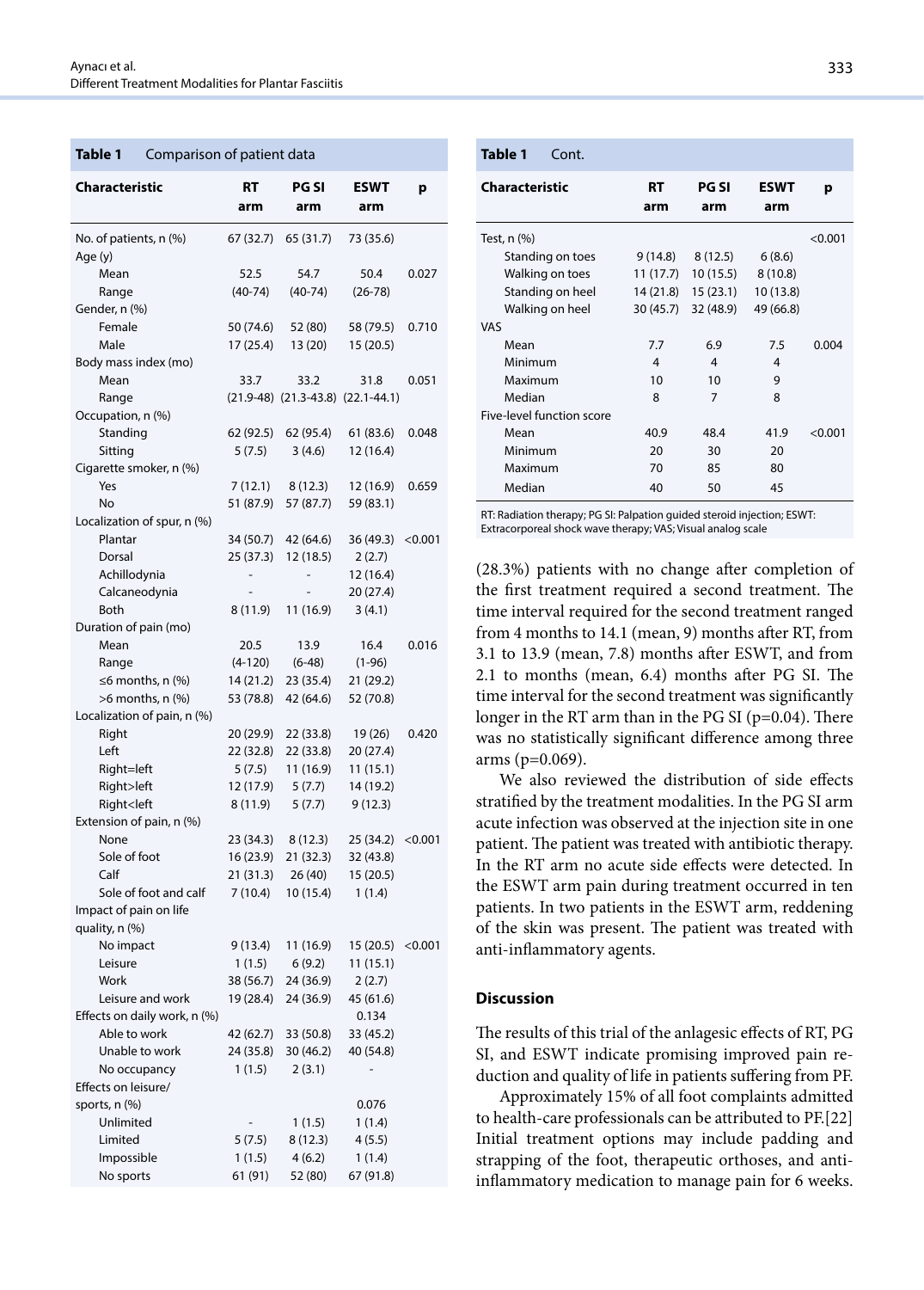| Companion or patient data anter 5 and 6 months |                      |                                  |                                     |                                    |         |                                  |                                     |                                    |         |
|------------------------------------------------|----------------------|----------------------------------|-------------------------------------|------------------------------------|---------|----------------------------------|-------------------------------------|------------------------------------|---------|
| <b>Measurement</b>                             | <b>Value</b>         | <b>RT</b><br>arm for<br>3 months | <b>PG SI</b><br>arm for<br>3 months | <b>ESWT</b><br>arm for<br>3 months | p       | <b>RT</b><br>arm for<br>6 months | <b>PG SI</b><br>arm for<br>6 months | <b>ESWT</b><br>arm for<br>6 months | p       |
| <b>VAS</b>                                     | Mean                 | 2.5                              | 4.6                                 | 4.1                                | < 0.001 | 2.5                              | 4.6                                 | 3.6                                | < 0.001 |
|                                                | Minimum              | 0                                | 0                                   | 0                                  |         | $\mathbf 0$                      | $\mathbf 0$                         | 0                                  |         |
|                                                | Maximum              | 9                                | 10                                  | 9                                  |         | 10                               | 10                                  | 10                                 |         |
|                                                | Median               | $\overline{2}$                   | 5                                   | 4                                  |         | $\overline{2}$                   | 5                                   | 3                                  |         |
| Five-level function                            | Mean                 | 80.4                             | 60.2                                | 65.6                               | < 0.001 | 80.3                             | 59.2                                | 68.6                               | < 0.001 |
| score                                          | Minimum              | 30                               | 6                                   | 30                                 |         | 35                               | $\mathbf 0$                         | 30                                 |         |
|                                                | Maximum              | 100                              | 100                                 | 100                                |         | 100                              | 100                                 | 100                                |         |
|                                                | Median               | 85                               | 60                                  | 65                                 |         | 85                               | 60                                  | 65                                 |         |
| Rowe score, n (%)                              | Excellent            | 31(46.3)                         | 10(15.4)                            | 14 (19.2)                          | < 0.001 | 28(43.1)                         | 10(15.4)                            | 17(23.3)                           | < 0.001 |
|                                                | Good                 | 24 (35.8)                        | 13(20)                              | 6(8.2)                             |         | 23 (35.4)                        | 15(23.1)                            | 9(12.3)                            |         |
|                                                | Moderate             | 12 (17.9)                        | 32 (49.2)                           | 49(67.1)                           |         | 13(20)                           | 29 (44.6)                           | 44 (60.3)                          |         |
|                                                | Poor                 | $\overline{\phantom{a}}$         | 10(15.4)                            | 4(5.5)                             |         | 1(1.5)                           | 11(16.9)                            | 3(4.1)                             |         |
| Modified von<br>Pannewitz pain                 | Complete<br>response | 28(41.8)                         | 10(15.4)                            | 11(15.1)                           | < 0.001 | 26(40)                           | 10(15.4)                            | 16(21.9)                           | < 0.001 |
| score, $n$ $(\%)$                              | Partial response     | 20(29.9)                         | 7(10.8)                             | 20(27.4)                           |         | 21(32.3)                         | 9(13.8)                             | 23(31.5)                           |         |
|                                                | Minor response       | 10(14.9)                         | 22 (33.8)                           | 27(37)                             |         | 11(16.9)                         | 20(30.8)                            | 20(27.4)                           |         |
|                                                | No change            | 8(11.9)                          | 20 (30.8)                           | 15(20.5)                           |         | 6(9.2)                           | 20(30.8)                            | 14 (19.2)                          |         |
|                                                | Increased pain       | 1(1.5)                           | 6(9.2)                              |                                    |         | 1(1.5)                           | 6(9.2)                              |                                    |         |

# **Table 2** Comparison of patient data after 3 and 6 months

RT: Radiation therapy; PG SI: Palpation guided steroid injection; ESWT: Extracorporeal shock wave therapy; VAS; Visual analog scale

If relief is inadequate, further invasive procedures are required.[23,24]

ESWT has been used in PF for pain relief as an alternative to surgery that allows fast recovery without the potential complications of surgery and the necessity for immobilization. ESWT is used to promote neovascularization to aid in healing degenerative tissue, reduction of calcification, and inhibition of pain receptors found in PF.[25] Although there is no consensus about the most successful treatment method, ESWT is accepted as an effective and safe method in the treatment of chronic PF resistant to conservative treatment. It is recommended for patients who have heel pain for more than 3 months and who do not respond to conservative treatment.[23] Gerdesmeyer et al.[26] demonstrated that ESWT is significantly effective for pain, function, and quality of life compared with a placebo in patients with recalcitrant PF. ESWT proved superior to placebo with regard to changes in VAS composite score of heel pain and overall success rates at 12 weeks, which persist at the 12 months follow-up. In our study, the mean VAS scores had significantly improved 12 months after ESWT (p<0.001).

In patients with PF, there was a significant heel pain reduction 1 month after using the PG SI method. [27,28] The present study showed similar results regarding shorter-term pain relief. There was greater pain reduction at 1 month in the PG SI arm and the duration until the second treatment was shortest in the PG SI arm (p=0.04).

Patients suffering from a wide variety of benign conditions, including PF, have been successfully treated with RT, although it is only used for patients for whom standard treatments are ineffective. In spite of having been known for good results in heel spurs and other inflammatory/degenerative joint disorders in the past, RT has been considered a last resort to treat refractory cases.[29] The total radiation dose given for benign disease is much less than that given in malignancies. The clinical utility and safety of a total dose of 6 Gy (single fraction of 1 Gy twice a week) were well validated by convincing results in prospective trials.[30- 32] Accordingly a total dose of 6.0 Gy was applied in 6 fractions of 1.0 Gy 3 times weekly.

In a study by Ott et al.[33] reported complete pain relief was seen in 46% of patients, partial pain relief in 50%, and unchanged pain in 4%. Similar results were seen in a multicenter cohort study conducted by Micke et al.,[34] in which complete pain relief was reported in 53.2% of patients and partial pain relief in 30.9%, while 15.9% of patients reported unchanged pain levels. In the present study, 34.3% of patients in the RT arm had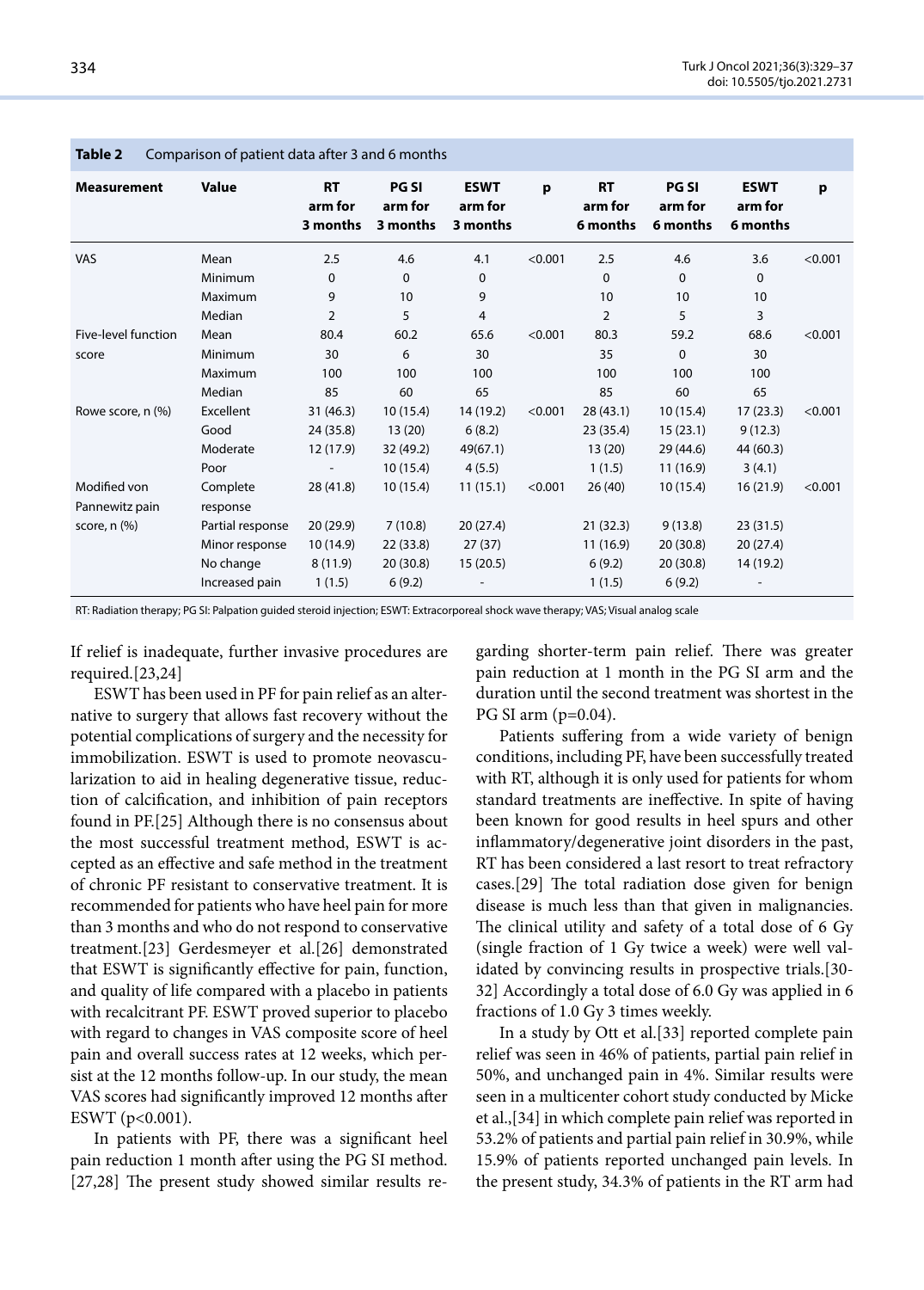|                       | <b>Univariate analyses</b> |                                                          |       | <b>Multivariate analyses</b> |                                 |       |  |
|-----------------------|----------------------------|----------------------------------------------------------|-------|------------------------------|---------------------------------|-------|--|
| <b>Variable</b>       | No.                        | <b>Event-free probability</b><br>(follow-up, months) (%) |       | Variable                     | <b>Hazard Ratio</b><br>(95% CI) | p     |  |
| Age (year)            |                            |                                                          | 0.310 | Age (year)                   |                                 | 0.316 |  |
|                       |                            |                                                          |       | $\leq$ 50 versus 50<         | $0.76(0.45-1.3)$                |       |  |
| $\leq 50$             | 84                         | 33.1(37)                                                 |       |                              |                                 |       |  |
| 50<                   | 120                        | 51.2 (37.4)                                              |       |                              |                                 |       |  |
| Sex                   |                            | 0.442                                                    |       | Sex                          |                                 | 0.557 |  |
|                       |                            |                                                          |       | Male versus Female           | $1.26(0.59-2.7)$                |       |  |
| Male                  | 45                         | 50.3 (37.4)                                              |       |                              |                                 |       |  |
| Female                | 160                        | 42.2 (37.4)                                              |       |                              |                                 |       |  |
| <b>BMI</b>            |                            | 0.925                                                    |       | <b>BMI</b>                   |                                 | 0.945 |  |
|                       |                            |                                                          |       | <25 versus 25-29.9           | $0.65(0.14-3.01)$               | 0.577 |  |
|                       |                            |                                                          |       | <25 versus 30-39.9           | $0.74(0.17-3.34)$               | 0.698 |  |
|                       |                            |                                                          |       | $<$ 25 versus 40 $<$         | $0.78(0.13 - 4.47)$             | 0.776 |  |
| $25$                  | 7                          | 64.3 (34.8)                                              |       |                              |                                 |       |  |
| 25-29.9               | 46                         | 47.6 (35.7)                                              |       |                              |                                 |       |  |
| 30-39.9               | 136                        | 41.7 (37.4)                                              |       |                              |                                 |       |  |
| 40<                   | 16                         | 48.5 (37)                                                |       |                              |                                 |       |  |
| Duration of pain (mo) |                            |                                                          | 0.922 | Duration of pain (mo)        |                                 | 0.798 |  |
|                       |                            |                                                          |       | $\leq$ 6 versus 6<           | $0.93(0.51-1.67)$               |       |  |
| $\leq 6$              | 58                         | 48.2 (37.4)                                              |       |                              |                                 |       |  |
| 6<                    | 145                        | 36.9 (37.4)                                              |       |                              |                                 |       |  |
| Treatment scheme      |                            |                                                          | 0.006 | Treatment scheme             |                                 | 0.011 |  |
| <b>RT</b>             | 67                         | 59 (37)                                                  |       | PG SI versus RT              | $0.41(0.2 - 0.86)$              | 0.018 |  |
|                       |                            |                                                          |       | PG SI versus ESWT            | $0.39(0.2-0.76)$                | 0.005 |  |
| PG SI                 | 65                         | 33.3 (18.6)                                              |       |                              |                                 |       |  |
| <b>ESWT</b>           | 73                         | 47.3 (37.4)                                              |       |                              |                                 |       |  |

#### **Table 3** Univariate and multivariate analyses of prognostic factors

CI: Confidence interval; BMI: Body mass index; RT: Radiation therapy; PG SI: Palpation guide steroid injection; ESWT: Extracorporeal shock wave therapy

CRs, 31.3% had PRs, 19.4% had MRs, and 11.9% were unchanged at 12 months.

Several retrospective studies have shown that RT for painful heel spurs can have a good analgesic effect. Seegenschmiedt et al.[35] compared three schedules of radiation therapy and found complete pain relief in 67-72% of the 141 patients. Muecke et al.[36] looked for prognostic factors for pain relief in a multicenter trial. They found that significant prognostic factors for pain relief were age >58 years, the use of megavoltage techniques, and the number of therapy series required. In the current study, response rates for RT, PG SI, and ESWT groups were 67.4%, 66.6%, and 65.2%. Type of treatment was the only parameter associated with pain relief in univariate and multivariate analyses. Age, sex, BMI, and duration of pain ( $\leq$ 6 vs. 6<) were not significant prognostic factors for pain relief.

Despite perceptions that treating a benign disease with LD radiation can induce malignancy, no radiation

related secondary malignancies were detected during the nearly 31 years reported follow-up.[37] This concern regarding malignancy from radiation accounts to some extent fort the current limited use of RT for treating benign diseases. The risk of developing radiationinduced secondary malignancies is low in treatment for benign conditions in peripheral tissues due to the reduced chance of scatter radiation to critical organs. RT is fairly simple to administer at these doses, does not have many symptomatic side effects and frequently leads to good long-term control and improved quality of life.[38] In general, benign conditions require lower doses than treat malignancies; however, use of RT for young patients with these conditions should be considered cautiously.

Pain experienced during all treatment modalities was assessed retrospectively, and hence is a limitation of this study. This retrospective setting is problematic because of the risk of bias comparing three different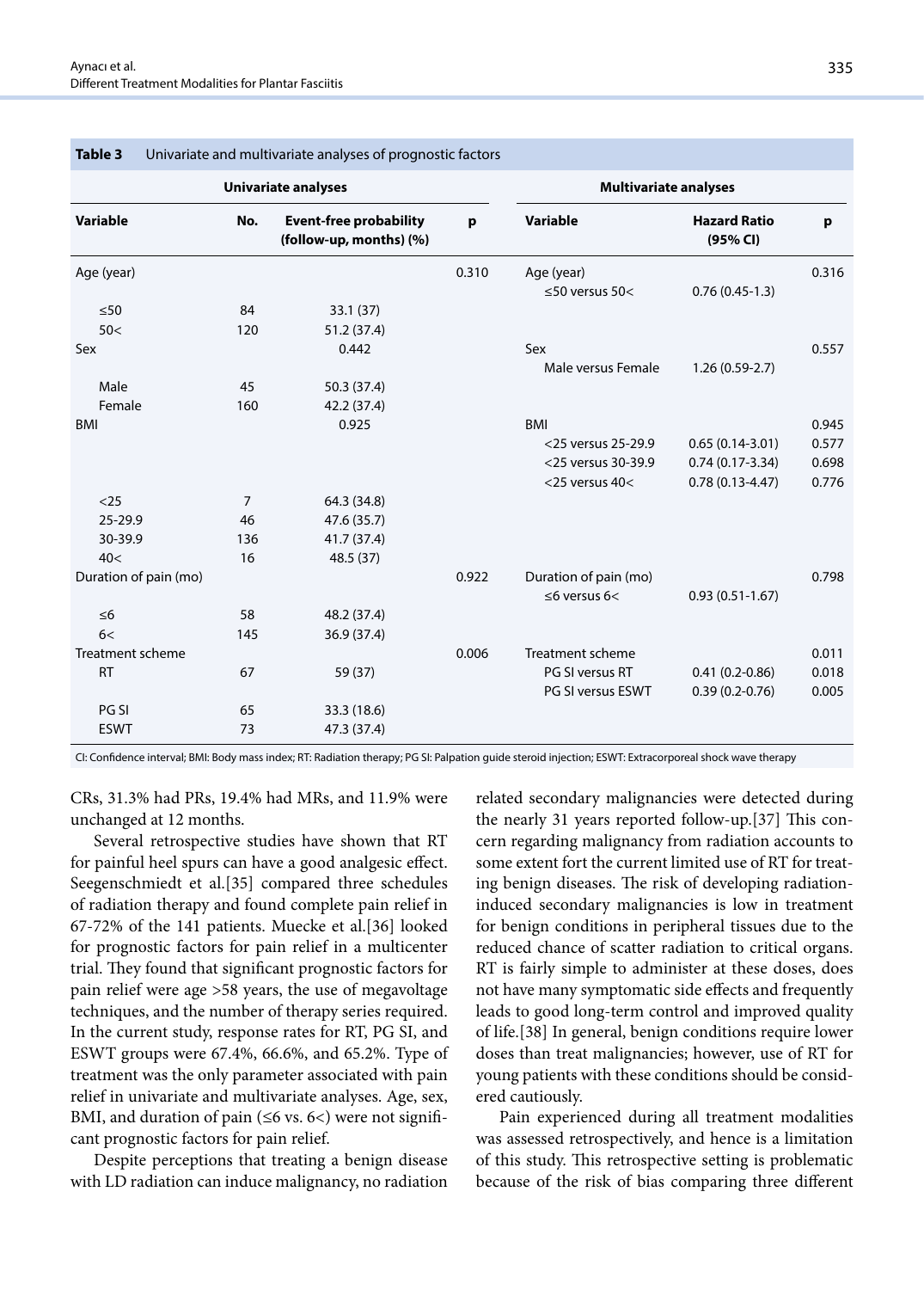data sets taken from three different centers. A randomized study would be more informative. One of the strengths of the present study is the high number of patients with adequate follow-up (including pain and daily life status), which made a comparison between the more abbreviated and more protracted regimens possible. Furthermore, to the best of our knowledge, this is the first study which compares ESWT with RT when treating PF.

# **Conclusion**

As a result of our study, RT seems to be the most effective method for moderating pain and improving daily functions in cases of chronic, persistent PF had persisted. ESWT is a safe, effective method in the 12-months follow-up period. PG SI and ESWT were targeted to the painful area but instead RT had the same broad field for everyone. Perhaps treatment to the larger area is the answer and what benefitted RT, and PG SI or ESWT needs administered to be to a larger region and this is what benefited RT.

**Peer-review:** Externally peer-reviewed.

**Conflict of Interest:** All authors declared no conflict of interest.

**Ethics Committee Approval:** The study was approved by the Karadeniz Technical University Faculty of Medicine Scientific Research Ethics Committee (No: 110, Date: 11/10/2019).

## **Financial Support:** None declared.

**Authorship contributions:** Concept – Ö.A., A.Y.Z., E.C.; Design – Ö.A., A.Y.Z., E.C.; Supervision – Ö.A., E.C.; Funding – Ö.A., E.C.; Materials – Ö.A., E.C.; Data collection and/ or processing – Ö.A., E.C., F.C., O.A., F.Z.; Data analysis and/or interpretation – Ö.A., E.C., L.S., E.H.,A.Y.; Literature search – Ö.A., E.C., A.Y.; Writing – Ö.A.; Critical review – Ö.A., E.C.

# **References**

- 1. Tahririan MA, Motififard M, Tahmasebi MN, Siavashi B. Plantar fasciitis. J Res Med Sci 2012;17(8):799–804.
- 2. Cheung JT, Zhang M, An KN. Effect of aschilles tendon loading on plantar fascia tension in the standing foot. Clin Biomech 2006;21(2):194–203.
- 3. Young C. In the clinic. Plantar fasciitis. Ann Intern Med 2012;156(1):1–15.
- 4. Thomas JL, Christensen JC, Kravitz SR, Mendicino RW, Schuberth JM, Vanore JV, et al. The diagnosis and

treatment of heel pain: A clinical practice guidelinerevision 2010. J Foot Ankle Surg 2010;49(3):1–19.

- 5. Akfırat M, Sen C, Gunes T. Ultrasonographic appearance of the plantar fasciitis. Clin Imaging 2003;27(5):353–57.
- 6. Dasgupta B, Bowles J. Sintigraphic localisation of steroid injection site in plantar fasciitis. Lancet 1995;346(8987):1400–1.
- 7. Evans A. Podiatric medical applications of posterior night stretch splinting. J Am Podiatr Med Assoc 2001;91(7):356–60.
- 8. Hammer DS, Adam F, Kreutz A, Rupp S, Kohn D, Seil R. Ultrasonographic evaluation at 6-month followup of plantar fasciitis after extracorporeal shock wave therapy. Arch Orthop Trauma Surg 2005;125(1):6–9.
- 9. Osborne HR, Allison GT. Treatment of plantar fasciitis by Low Dye taping and iontophoresis: Short term results of a double blinded, randomised, placebo controlled clinical trial of dexamethasone and acetic acid. Br J Sports Med 2006;40(6):545–49.
- 10.Tounton JE, Ryan BE, Clement DB, Mckenzie DC, Lıoyd-Smıth DR. Plantar fasciitis: A retrospective analysis of 267 cases. Phys Ther Sport 2002;3(2):57–65.
- 11.Othman AM, Ragab EM. Endoscopic plantar fasciotomy versus extracorporeal shock wave therapy for treatment of chronic plantar fasciitis. Arch Orthop Trauma Surg 2010;130(11):1343–7.
- 12.Hildebrandt G, Maggiorella L, Rodel F, Rödel V, Willis D, Trott KR. Mononuclear cell adhesion and cell adhesion molecule liberation after X-irradiation of activated endothelial cells *in vitro*. Int J Radiat Biol 2002;78(4):315–25.
- 13.Hildebrandt G, Seed MP, Freemantle CN, Alam CA, Colville-Nash PR, Trott KR. Mechanisms of the antiinflammatory activity of low-dose radiation therapy. Int J Radiat Biol 1998;74(4):367–78.
- 14.Scahue D, MArples B, Trott KG. The effect of low dose X irradiation on the oxidative burst in stimulated macrophages. Int J Radiat Biol 2002;78(7):567–76.
- 15.Schafer U, Micke O, Seegenschmiedt MH, Mucke R. Correspondence (letter to the editor): Low-dose radiotherapy. Dtsch Arztebl Int 2010;107(34–35):603–4.
- 16.Turhan Y, Arıcan M, Karaduman ZO. Efficacy of extracorporeal shock wave therapy in the treatment of achilles tendinopathy: Clinical and functional outcomes. Anatol Clin J Med Sci 2019;24(1):22–5.
- 17.Abdoli A, Roohi BN. Effect of extracorporeal shockwave therapy versus stretching in the treatment of athletes with chronic plantar fasciitis. Phys Treat 2019;9(2):117–23.
- 18.Rompe JD, Decking J, Schoellner C, Nafe B. Shock wave application for chronic plantar fasciitis in running athletes. A prospective, randomized, placebocontrolled trial. Am J Sports Med 2003;31(2):268–75.